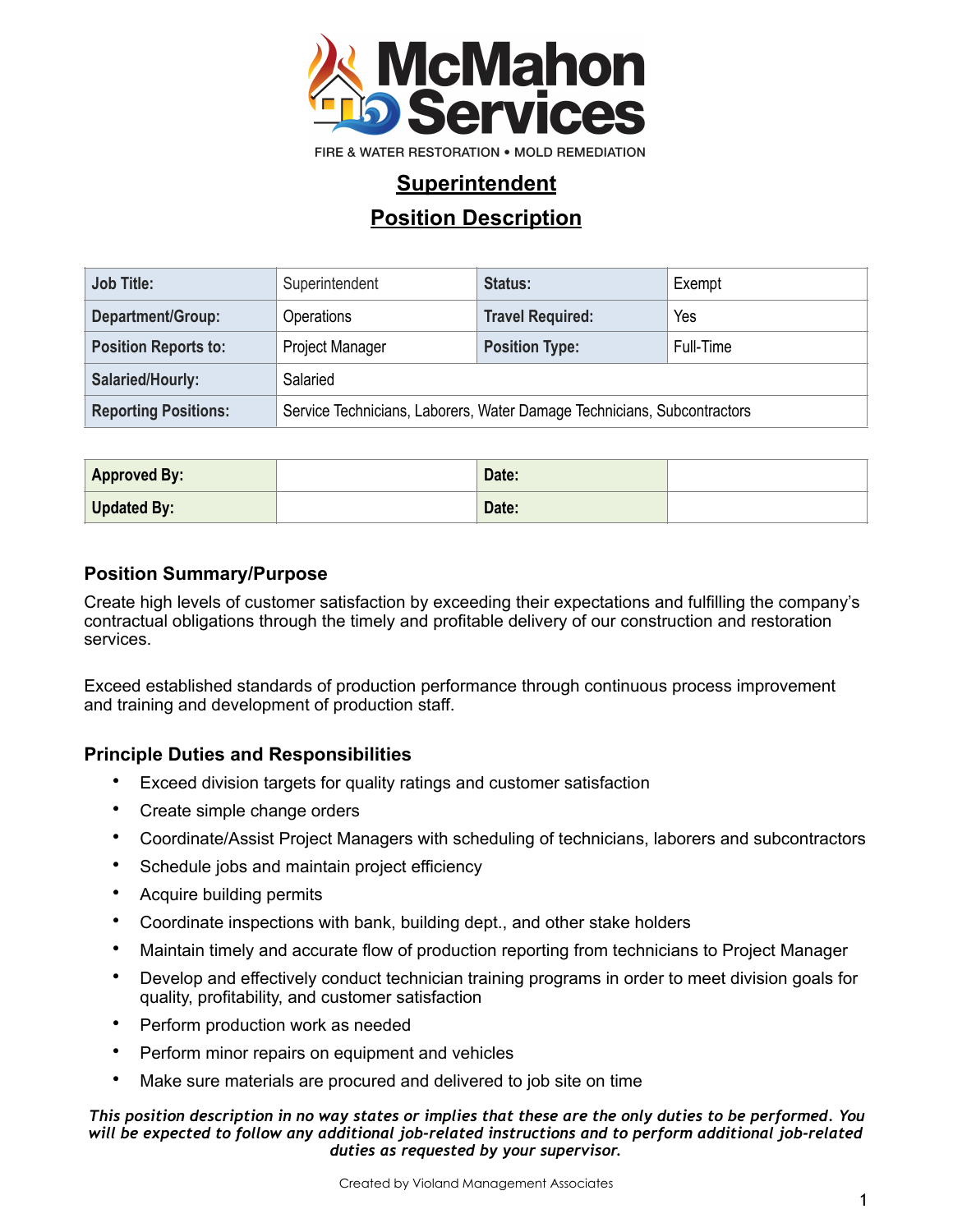

- Maintain adequate inventory of supplies
- Assist in interviewing, hiring, training, and discharging Service Technicians
- Monitor production efficiencies and payroll
- Obtain certificate of satisfaction after performing punch list with customer

## **Additional Duties and Responsibilities**

- Attend and assist in conducting company meetings
- Assist Project Manager with writing job estimates and change orders
- Update third party administrator and control points and necessary times
- Communicate with customers and conduct in-home inspections as needed
- Participate in community organizations
- Attend trade seminars and workshops
- Act in support role for both Project Manager and Lead Carpenter.
- Confirm OHSHA and safety standards are followed on all jobs

## **Decision Rights and Authority**

- Schedule vehicle and equipment maintenance within established budget
- Schedule service vehicles and technicians
- Provide input to and assist in development of strategic goals

## **Working Relationships and Scope**

- Work with Estimators to review and oversee job estimates
- Work with Operations Manager in hiring and discharge of production division personnel

## **Performance Competencies**

- Oral Communication The individual speaks clearly and persuasively in both positive and negative situations. Effective in one-on-one, small group, and large group situations. Adaptable and able to think on their feet.
- Written Communication Writes clear, precise, well-organized letters, proposals and emails. The individual edits work for spelling and grammar and is able to read and interpret written information. Uses appropriate vocabulary and grammar.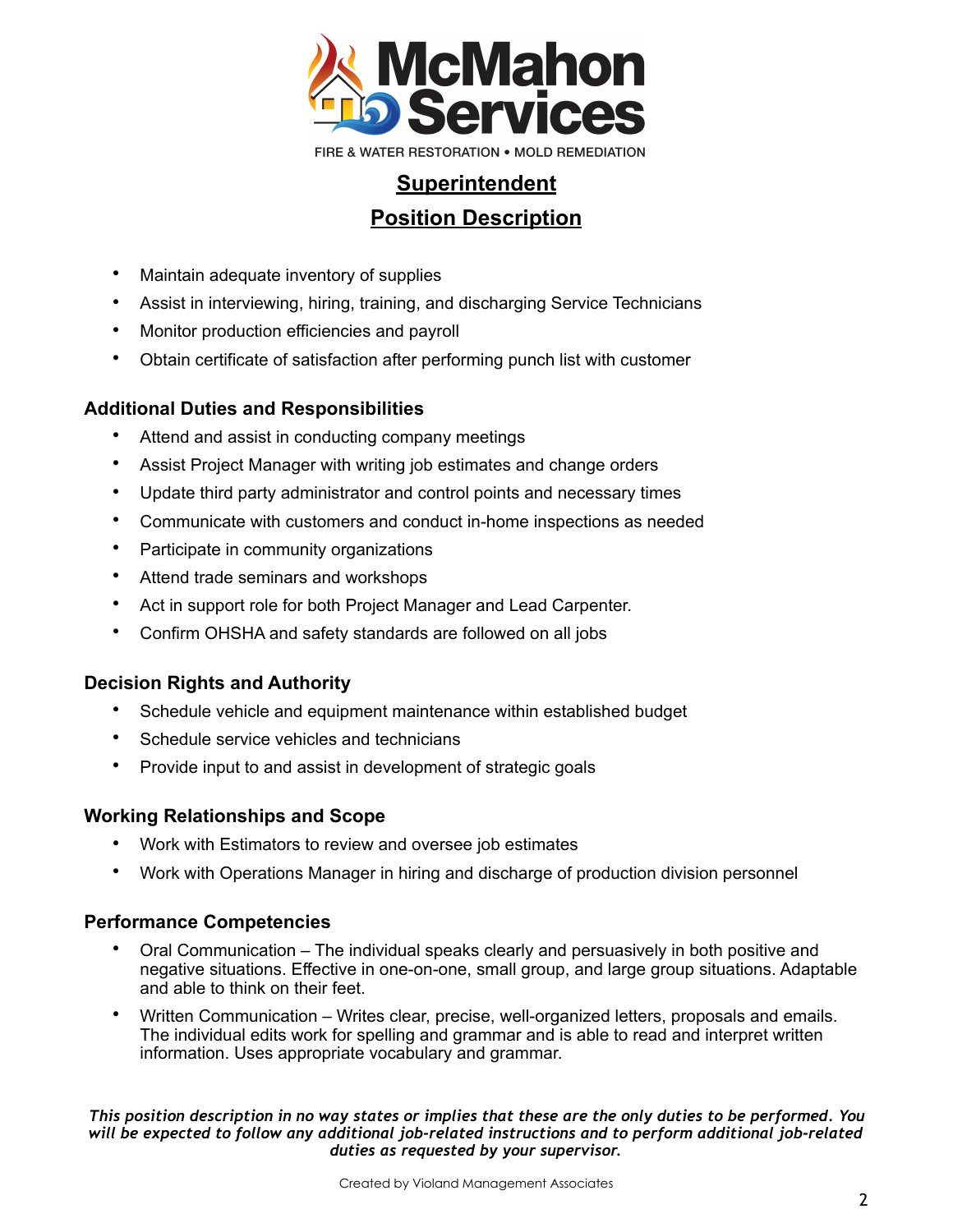

- Team Building Achieves cohesion and effective team spirit with peers and subordinates. Able to build a cohesive production staff balancing short-term and long-term needs. Sustains a climate characterized by open, honest relationships where differences are constructively addressed rather than ignored, suppressed, or denied.
- Planning and Organizing Understands the short-term priorities for the Operations Department and how they fit with the other departments. Coordinates plans with other managers.
- Dependability The individual is consistently at work and on time, follows instructions, responds to management direction, and solicits feedback to improve performance.
- Technology The individual regularly uses standard word processing and spreadsheet software tools to enhance efficiency and accuracy of work performed, effectively uses communication devices and technology to collect, review, and forward field activity reporting.

### **Qualifications - Knowledge, Skills and Abilities**

#### • **Education and Experience**

High School or GED plus three-four years of experience in construction/restoration industry or Associates (2-year) degree in business-related field and a minimum of three years of experience in cleaning/restoration industry. Team leader or supervisory responsibility experience preferred.

#### • **Financial Reports and Budgeting**

Basic understanding of financial reports: Profit and Loss, Balance Sheet, and budgeting. Ability to review completed job costing, assess performance, and identify areas for improvement.

#### • **Technical skills**

Advanced technical skills, experience, and certification in the areas of service the company provides.

#### • **Mathematical skills**

Adequate math skills. Able to quickly and effectively translate remaining work into manpower planning and project completion times, and review and assess labor time reporting. Effectively project job costs based on work remaining.

#### • **Computer skills**

Demonstrates intermediate to advanced proficiency in the use of computers and computer software, especially MS Word and Excel. Experience with Xactimate software is a plus.

#### • **Listening skills**

Effective in receiving feedback and input from employees, probing for additional information or unspoken issues, and providing timely response.

#### • **Certificates, Licenses and Registrations**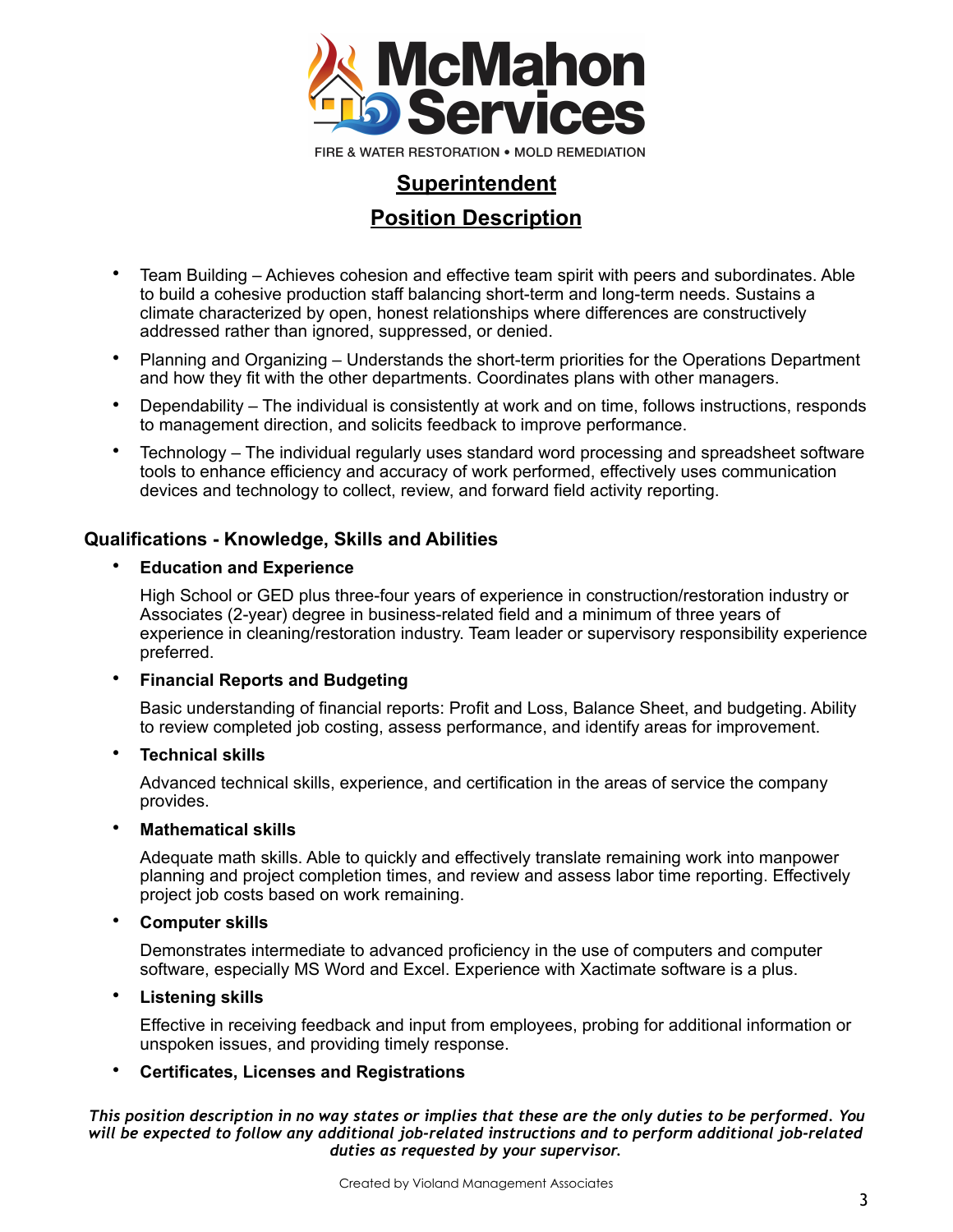

None required for this position.

### **Physical Demands**

*The physical demands described below are representative of those that must be met to successfully perform the essential functions of this job. Reasonable accommodations may be made to enable individuals with disabilities to perform the essential functions.* 

While performing the duties of this job, the employee is regularly required to sit, use hands to finger, handle or feel, reach with hands and arms, and talk or hear. The employee is frequently required to stand and walk. The employee must regularly lift and/or move up to 25 pounds and frequently lift and/or move up to 40 pounds.

#### **Working Conditions**

- The work of this position is predominantly carried out in a shop or job site environment. Daily exposure to the shop where vehicles and equipment are housed and maintained is expected. Employee will encounter facilities where standing water and sewage are present, heat is unavailable due to lack of utilities, fire damage has occurred, and mold or other organic growth exists.
- Noise level in the work environment is moderate to high.